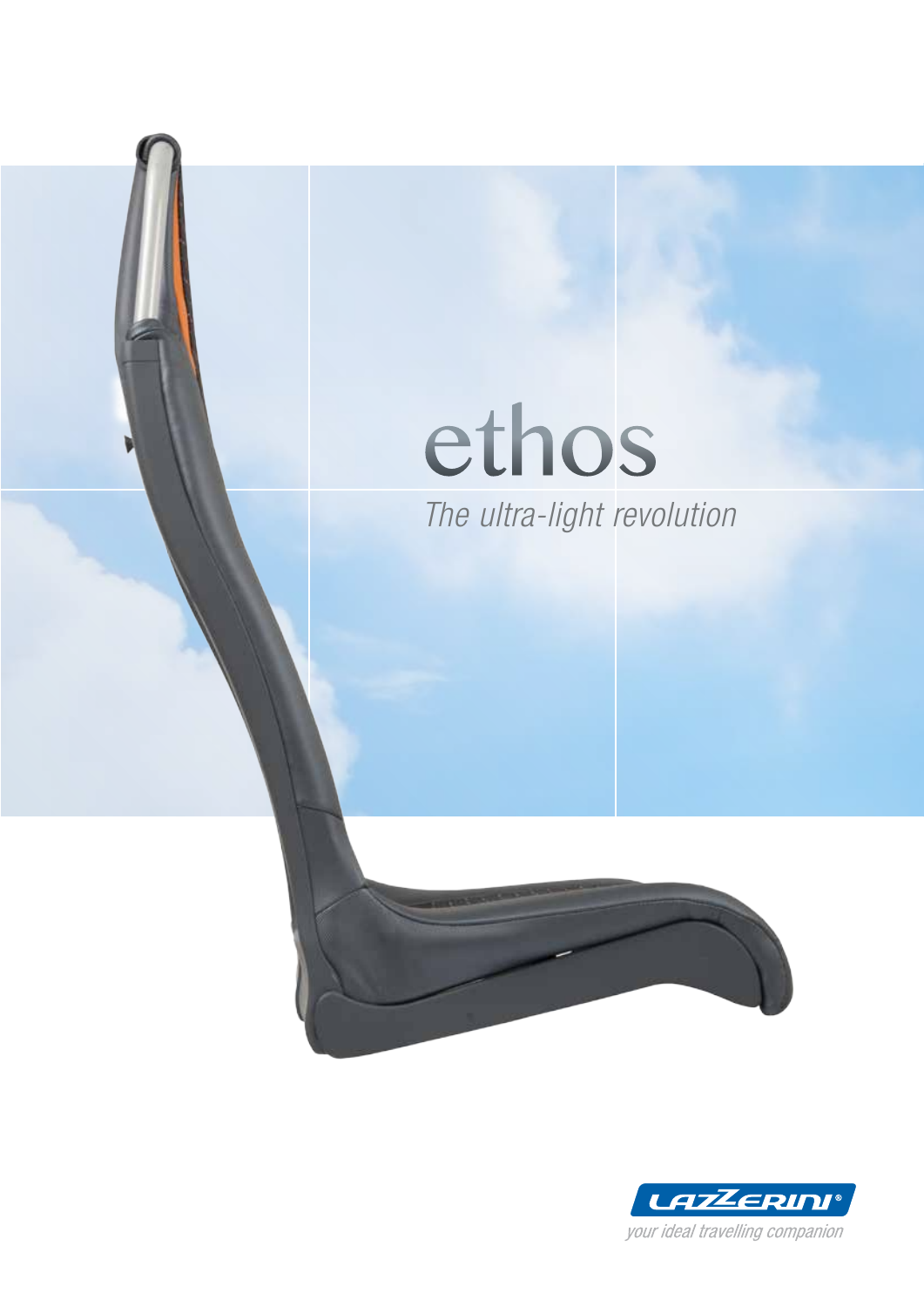

# ethos

3



5



#### Ergonomics and comfort

Ethos is a new travel experience ensuring a greater passenger comfort thanks to its robust and flexible fabric support.



#### Living space

Ethos ensures increased living space for the passenger, thanks to the ultra-slim profile of the backrest.



#### Ecology

Fewer components allow easy disassembly and recycling. Quick and easy installation combined with simple, low-cost maintenance.



#### **Customisation**

The style of Ethos allows a high customisation thanks to a wide range of upholstery and combination of different colours and trim.







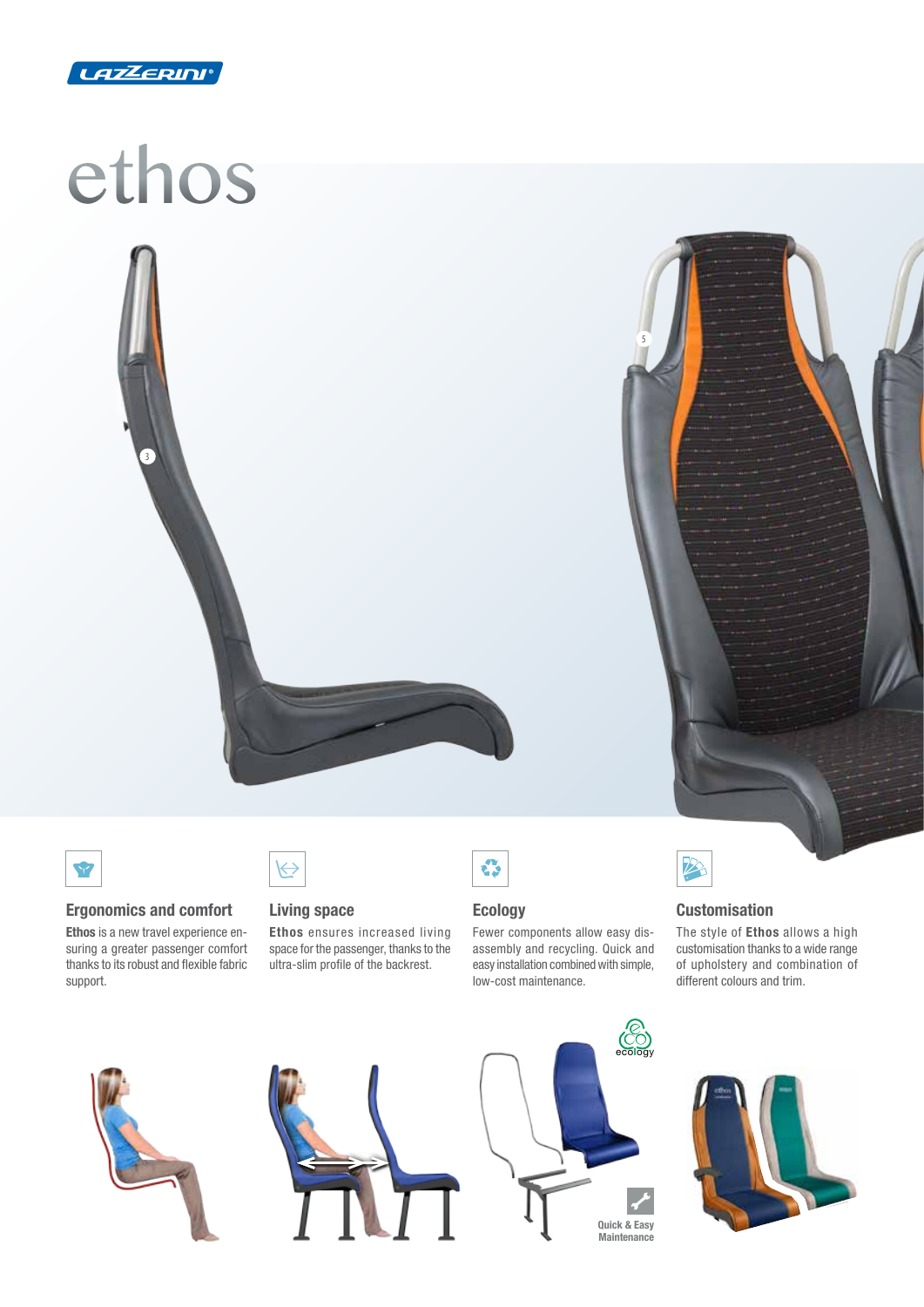



1 2  $\overline{2}$  3  $\overline{3}$  3  $\overline{3}$  3  $\overline{3}$  3  $\overline{3}$  3  $\overline{3}$  3  $\overline{3}$  3  $\overline{3}$  3  $\overline{3}$  3  $\overline{3}$  3  $\overline{3}$  3  $\overline{3}$  3  $\overline{3}$  3  $\overline{3}$  3  $\overline{3}$  3  $\overline{3}$  3  $\overline{3}$  3  $\overline{3}$  3  $\overline{3}$  3  $\overline{3}$ 





 $\overline{4}$  5

Fold up armrest Side handle





All fabric options available and the Plastic backrest Plastic backrest Clear Communications available Ultra-slim profile